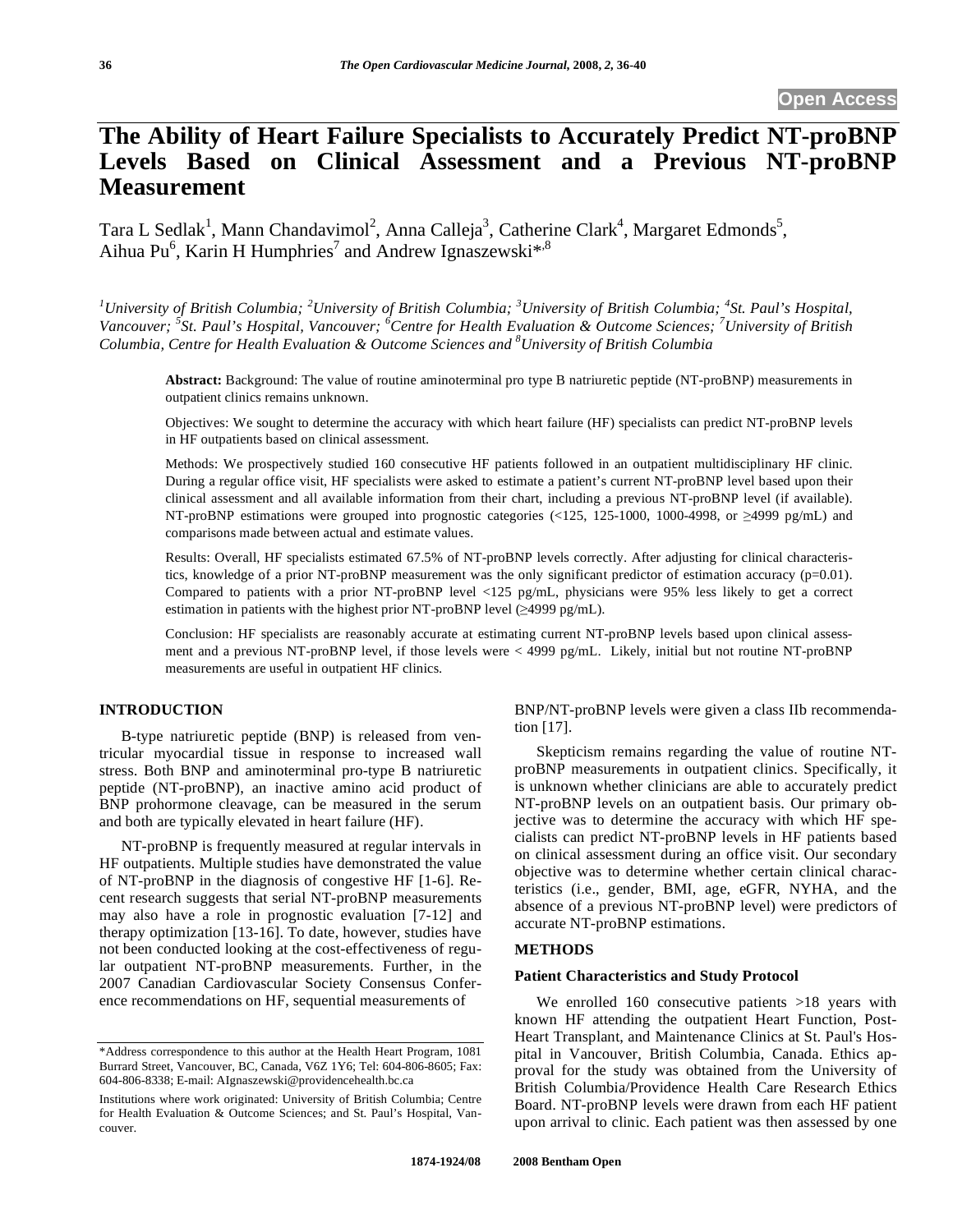#### *The Ability of Heart Failure Specialists to Accurately Predict NT-proBNP The Open Cardiovascular Medicine Journal, 2008, Volume 2* **37**

of five HF specialists as a regular office visit. All HF specialists were cardiologists trained specifically in HF and all patients were seen in St. Paul's Hospital, a high volume tertiary care center. During this visit, physicians were asked to estimate the patient's current NT-proBNP level based upon their clinical assessment and all available information from the patient's chart, including a previous NT-proBNP level (if available). Actual and estimated NT-proBNP levels were then recorded by an independent physician, in addition to gender, age, previous NT-proBNP level (if available), current body mass index (BMI), most recent glomerular filtration rate (eGFR), and current New York Heart Association (NYHA) class. NT-proBNP levels were grouped into prognostic categories (<125, 125-1000, 1000-4998 or  $\geq$ 4999 pg/mL) outlined by a recent study by Rothenburger *et al*. [10]. If the estimated and the actual NT-proBNP prognostic categories were the same, we considered this as an accurate estimation.

## **NT-proBNP Measurement**

NT-proBNP levels were measured by the Elecsys® proBNP immunoassay on the Roche Elecsys® 1010 immunoassay analyzer.

#### **Statistical Analyses**

For univariate analysis, the Chi-square test was used to examine the association between correct physician NTproBNP estimation and the following factors: gender, BMI  $\sim$ 25 kg/m<sup>2</sup>, age <65, eGFR>60 mL/min./1.73m<sup>2</sup>, NYHA class I or II, the absence of a previous NT-proBNP measurement, and the category of the most recent prior NTproBNP level (if available). For multivariable analysis, a logistic regression model was used to investigate the association between the prior NT-proBNP prognostic category and correct physician NT-proBNP estimation, adjusted for gender, BMI, age, eGFR, NYHA, and the time difference between the current test and prior test.

#### **RESULTS**

Baseline characteristics of the patients are displayed in Table **1**. In general, more patients were male (69.5%), less than 65 years of age (56.1%), had an elevated BMI  $\geq 25$  $(76.2\%)$ , were NYHA I or II  $(76.4\%)$ , and had a previous NT-proBNP (82.3%). Most patients with a previous NTproBNP level had a measurement between 1000-4998 pg/mL and a time interval between measurements of 6 to 12 months.

Overall, HF specialists estimated 67.5% of NT-proBNP levels correctly. In univariate analysis, a prior NT-proBNP measurement was significantly associated with estimation accuracy (p=0.01). Importantly, the level of prior NTproBNP measurement was significantly associated with estimation accuracy (p=0.002). For patients with a prior NTproBNP test, physician estimations were good for patients with a prior BNP level <125 pg/mL (92.3%) and BNP levels between 125-999 pg/mL (84.2%), but the accuracy reduced greatly as the prior NT-proBNP levels increased. The correct estimation was only 66.7% in patients with a prior BNP level between 1000 and 4998 pg/mL. The accuracy of physician estimations for patients with a prior NT-proBNP level  $\geq$ 4999 further reduced to 47.1%, which was similar to that of patients without a prior NT-proBNP test (46.2%). No significant association was observed for any other factors.

**Table 1. Baseline Characteristics of HF Patients** 

| <b>Characteristic</b>                     | $\mathbf n$ | $\frac{0}{0}$ |
|-------------------------------------------|-------------|---------------|
| Female                                    | 50          | 30.5          |
| $\text{BMI} \geq 25 \text{ kg/m}^2$       | 125         | 76.2          |
| $Age \geq 65$ years                       | 72          | 43.9          |
| eGFR $\geq$ 60 mL/min./1.73m <sup>2</sup> | 85          | 51.8          |
| NYHA III/IV                               | 38          | 23.6          |
| Prior NT-proBNP measurement               | 135         | 82.3          |
| Time from last measurement                |             |               |
| $<$ 6month                                | 39          | 28.9          |
| 6 month to 12 month                       | 61          | 45.2          |
| $>12$ month                               | 35          | 25.9          |
| Prior NT-proBNP level (pg/mL)             |             |               |
| <125                                      | 13          | 9.6           |
| 125-1000                                  | 42          | 31.1          |
| 1000-4999                                 | 63          | 46.7          |
| >4999                                     | 17          | 12.6          |

BMI = body mass index; eGFR = glomerular filtration rate; NYHA = New York Heart Association; NT-proBNP = aminoterminal pro type B natriuretic peptide.

The results of multivariable analysis echoed that of the univariate analysis. The absence of a prior NT-proBNP measurement significantly reduced the accuracy of physician estimation (OR: 0.05; 95%CI 0.004-0.49) (Table **2**). The level of prior NT-proBNP also greatly affected the estimation accuracy. Compared to patients with a prior NT-proBNP level <125 pg/mL, physicians were 95% less likely to get a correct estimation, in patients with the highest prior NTproBNP level  $(\geq 4999 \text{ pg/mL})$ . This was after adjustment for gender, BMI, age, GFR, NYHA, and the time difference between the current and prior test.

#### **DISCUSSION**

We found that HF specialists are relatively accurate at estimating NT-proBNP prognostic categories based upon clinical assessment and a previous NT-proBNP level. They are less accurate at predicting NT-proBNP levels in new patients with no prior NT-proBNP measurement and in patients with a prior NT-proBNP level  $\geq$ 4999 pg/mL. Renal insufficiency, NYHA class, BMI, gender, and age do not appear to be predictive markers of accurate NT-proBNP estimations. To our knowledge, we are the first group to establish that perhaps initial but not routine NT-proBNP measurements may be useful in outpatients whose initial measurements were < 4999 pg/mL.

## **NT-proBNP/BNP in the Diagnosis, Prognostic Evaluation, and Management of Patients with CHF**

To date, NT-proBNP/BNP has been studied in a variety of clinical settings. In the diagnosis of congestive HF, the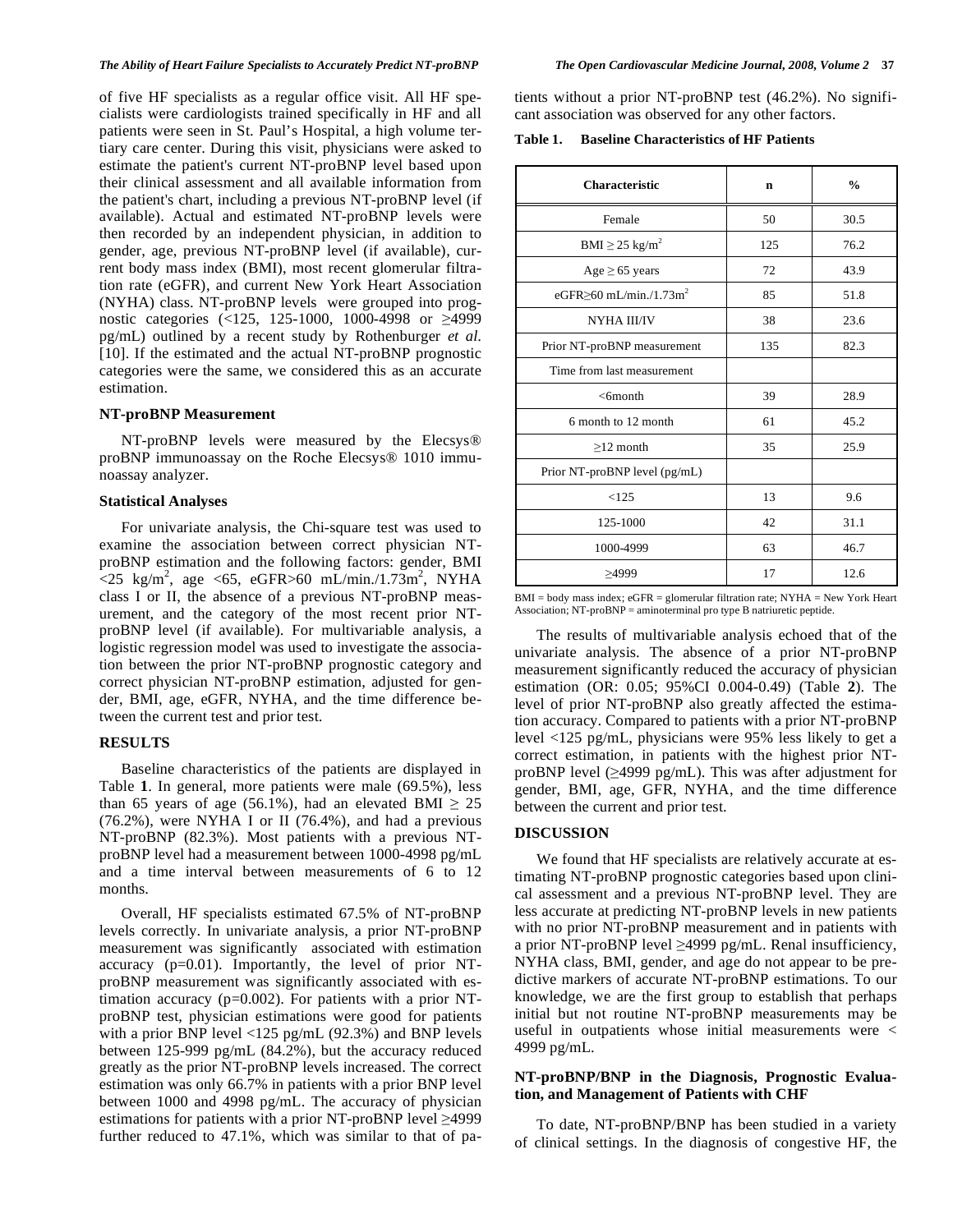| <b>Factors</b>                           | <b>Odds Ratio</b> | 95% CI         | p-value |
|------------------------------------------|-------------------|----------------|---------|
| No prior NT-proBNP measurement           | 0.05              | (0.004, 0.49)  | 0.01    |
| Time from last measurement               |                   |                |         |
| $\geq$ 12 months                         | 1.00              |                |         |
| 6-12 months                              | 0.67              | (0.219, 2.062) | 0.48    |
| $<$ 6 months                             | 0.57              | (0.177, 1.851) | 0.35    |
| Prior NT-proBNP level (pg/mL)            |                   |                |         |
| < 125                                    | 1.00              |                |         |
| 125-999                                  | 0.15              | (0.016, 1.377) | 0.09    |
| 1000-4998                                | 0.48              | (0.049, 4.686) | 0.53    |
| $\geq$ 4999                              | 0.05              | (0.004, 0.605) | 0.02    |
| Female                                   | 0.82              | (0.364, 1.864) | 0.64    |
| BMI $\geq 25$ kg/m <sup>2</sup>          | 1.16              | (0.456, 2.958) | 0.75    |
| Age $\geq 65$                            | 1.03              | (0.424, 2.515) | 0.94    |
| $eGFR \ge 60$ mL/min./1.73m <sup>2</sup> | 0.53              | (0.191, 1.483) | 0.23    |
| NYHA class III/IV                        | 0.69              | (0.288, 1.657) | 0.41    |

**Table 2. Adjusted Odds Ratios of Correct Estimation of Current NT-proBNP Category** 

BMI = body mass index; eGFR = glomerular filtration rate; NYHA = New York Heart Association; NT-proBNP = aminoterminal pro type B natriuretic peptide.

use of NT-proBNP and BNP measurement in the emergency department has been well established [5,6]. In contrast, the use of neurohormones in the outpatient diagnosis of HF has been less well studied. In a study by Groenning *et al*., NTproBNP measurement in the outpatient setting identified patients with symptoms of HF and a low left ventricular ejection fraction (LVEF) of less than 40% with a positive predictive value of 0.11 and a negative predictive value of 1.00 [4]. In a study by Wright *et al*. that recruited patients presenting to their general practitioner with dyspnea and/or edema, knowledge of the NT-proBNP level improved the diagnostic accuracy of heart failure from 8% (control group) to 21% (NT-proBNP group) (p=0.002) [3]. Finally, Zaphiriou *et al*. performed a study on 306 patients referred to a heart failure clinic by their general practitioners with suspected heart failure. They found that NT-proBNP and BNP were good rule-out tests with high negative predictive values (0.97 and 0.87, respectively) but low positive predictive values (0.44 and 0.59, respectively) [2].

Recent research suggests that serial NT-proBNP measurements may have a role in prognostic evaluation [7-12] and therapy optimization [13-16]. In prognostic evaluation, NT-proBNP/BNP has been found to be an independent predictor of sudden death [7], HF hospital admissions [4], and depressed left ventricular function [7]. In a recent systematic review of 19 studies using BNP to estimate the relative risk of death or cardiovascular events in HF patients, BNP was found to be a strong prognostic indicator [18]. Each 100 pg/mL increase in BNP was associated with a 35% increase in the relative risk of death. Further, Maisel *et al*. in the Rapid Emergency Department Heart Failure Outpatient Trial (REDHOT) study found that BNP is a potent predictor of the 90-day combined event rate of congestive HF visits or admissions and mortality in patients admitted from the emergency department with acute HF [19]. In the Valsartan Heart Failure Trial, HF patients with an initial BNP level greater than 97 pg/mL were 2.1 times more likely to die at 12 months [20]. As well, in the Australia/New Zealand Heart Failure Study, BNP was superior to LVEF in predicting mortality and HF in patients with ischemic LV dysfunction [9]. Above-median BNP levels conferred a 3-fold-increased risk of mortality. In pre-heart transplant assessment [10], an arbitrary cutoff point of >2000 pg/mL for patients with dilated cardiomyopathy and >1000 pg/mL for patients with LV dysfunction secondary to coronary artery disease included 90% of all patients who were clinically considered for cardiac transplantation. As well, BNP appears to be useful in predicting the progression of HF after cardiac resynchronization therapy (CRT) [21]. Specifically, patients with high BNP values after 1 month of CRT have worse prognosis during follow-up.

Finally, in therapy optimization, Troughton *et al*. demonstrated that titration of therapy guided by NT-proBNP levels in symptomatic HF patients decreased hospital re-admission rates and cardiac mortality at 9.5 months follow-up, as compared to conventional follow up [14]. BNP may guide the introduction of medications in HF. Richards *et al*. demonstrated that carvedilol reduced mortality rates in HF to a greater extent in patients with higher pretreatment BNP lev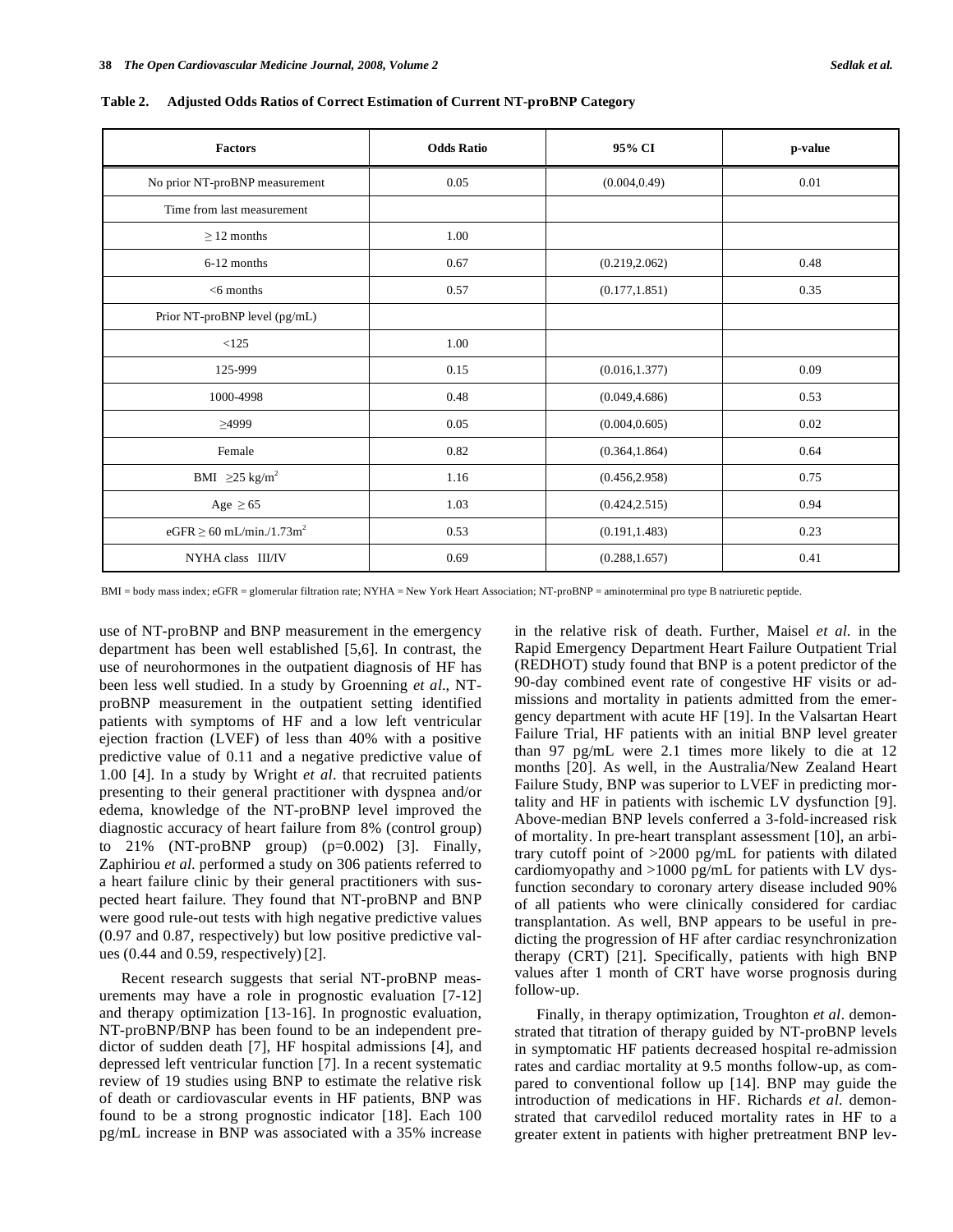els (9). More recently, in the Systolic Heart Failure Treatment Supported By BNP (STARS-BNP) Multicenter Randomized Trial patients randomized to the BNP guided treatment group suffered fewer events (death or hospitalizations) for HF than in the control group  $(p<0.001)$  [16].

The above studies suggest that knowledge of an initial NT-proBNP and perhaps repeat NT-proBNP levels may guide diagnosis, prognosis and therapy management. The most recent HF guidelines, specifically, the 2007 Canadian Cardiovascular Society Consensus Conference Recommendations on Heart Failure, support the initial measurement of NT-proBNP/BNP for diagnosis (class I recommendation) and prognostic stratification (class IIa recommendation). The guidelines do not however support sequential measurements of BNP/NT-proBNP levels in the outpatient setting (class IIb recommendation) [17]. To date, no study has demonstrated that routine measurement of NT-proBNP levels in the outpatient setting is cost-effective. In our study, HF specialists were relatively accurate at estimating NT-proBNP levels when a prior NT-proBNP measurement was available, irrespective of the time interval between measurements. In contrast, they were less accurate at predicting NT-proBNP levels in new patients with no prior NT-proBNP level and in patients with patients with a prior NT-proBNP level  $\geq$ 4999 pg/mL.

## **Predictors of NT-proBNP Estimation Accuracy**

Recent studies suggest that NT-proBNP levels are altered in overweight individuals. Specifically, NT-proBNP levels are significantly lower in overweight and obese individuals with HF compared with lean patients [22,23]. Age and gender alter NT-proBNP levels. Redfield *et al*. found in a recent study that BNP increased significantly with age and was higher in women than men [24]. Renal dysfunction also alters NT-proBNP levels in that eGFR and BNP are inversely related [25].

We hypothesized that age  $>65$  years, female gender, elevated BMI (>25 kg/m<sup>2</sup>), renal dysfunction (eGFR <60  $mL/min. / 1.73m<sup>2</sup>$ ), NYHA class I or II, and absence of a prior NT-proBNP level would be predictive of NT-proBNP estimation accuracy. Surprisingly, we found that a prior NTproBNP measurement was the only factor significantly associated with the accuracy of physician estimation. Age  $>65$  years, female gender, elevated BMI ( $>25$  kg/m<sup>2</sup>), renal dysfunction (eGFR <60 mL/min./1.73m<sup>2</sup>), NYHA class I or II were not associated with accurate NT-proBNP estimations. In our study, physicians had access to all patient records in the heart failure clinic, including GFR, BMI, etc. We believe that HF specialists purposefully altered their NTproBNP estimation as a result of this knowledge enabling them to guess correctly.

Interestingly, in patients with a prior NT-proBNP level, accuracy reduced greatly as the prior NT-proBNP levels increased. Compared to patients with a prior NT-proBNP level <125 pg/mL, physicians were 95% less likely to get a correct estimation, in patients with the highest prior NT-proBNP level (4999 pg/mL). Karabulut *et al*. found that while NTproBNP levels increase significantly with each increasing class of disease, there is a wider range of NT-proBNP levels in NYHA classes III and IV [26]. This may account for our relative inaccuracy at estimating NT-proBNP levels in higher NYHA classes. In these patients, it may be useful to measure NT-proBNP levels on a more routine basis.

#### **CONCLUSIONS**

In conclusion, we found that heart failure specialists are fairly accurate at predicting NT-proBNP levels in heart failure patients only if a prior NT-proBNP measurement is available and the prior level was  $<$  4999 pg/mL. In these patients, likely, initial but not routine measurements of NTproBNP are useful in outpatient heart failure clinics.

#### **ABBREVIATIONS**

Congestive heart failure

Aminoterminal pro type B natriuretic peptide

### **ACKNOWLEDGEMENTS:**

We would like to acknowledge Drs. Lynn Straatman, Bradley Munt, and Robert Moss, heart failure specialists, who were involved in estimating NT-proBNP levels and have given their permission to be mentioned in this manuscript.

#### **REFERENCES**

- [1] Baggish AL, Cameron R, Anwaruddin S, *et al*. A clinical and biochemical critical pathway for the evaluation of patients with suspected acute congestive heart failure: the proBNP investigation of dyspnea in the emergency department (PRIDE) algorithm. Crit Pathol Cardiol 2004; 3: 171-176.
- [2] Zaphiriou A, Robb S, Murray-Thomas T, *et al*. The diagnostic accuracy of plasma BNP and NT-proBNP in patients referred from primary care with suspected heart failure: Results of the UK natriuretic peptide study. Eur J Heart Fail 2005; 7: 537-541.
- [3] Wright SP, Doughty RN, Pearl A, *et al*. Plasma amino-terminal pro-brain natriuretic peptide and accuracy of heart-failure diagnosis in primary care: a randomized, controlled trial. J Am Coll Cardiol 2003; 42: 1793-800.
- [4] Groenning BA, Raymond I, Hildebrandt PR, *et al*. Diagnostic and prognostic evaluation of left ventricular systolic heart failure by plasma N-terminal pro-brain natriuretic peptide concentrations in a large sample of the general population. Heart 2004; 90: 297-303.
- [5] Januzzi JL Jr, Camargo CA, Anwaruddin S, *et al*. The n-terminal pro-BNP investigation of dyspnea in the emergency department (PRIDE) study. Am J Cardiol 2005; 95: 948-54.
- [6] Maisel AS Krishnaswamy P, Nowak RM, *et al*. Rapid measurement of B-type natriuretic peptide in the emergency diagnosis of heart failure. N Engl J Med 2002; 347: 161-7.
- [7] Berger R, Hulsmann M, Strecher K, *et al*. B-type natriuretic peptide predicts sudden death in patients with chronic heart failure. Circulation 2002; 105: 2392-2397.
- [8] Hulsmann M, Berger R, Sturm B, *et al*. Prediction of outcome by neurohumoral activation, the six-minute walk test and the Minnesota Living with Heart Failure Questionnaire in an outpatient cohort with congestive heart failure. Eur Heart J 2002; 23: 886-891.
- [9] Richards AM, Doughty R, Nicholls MG, *et al*. Neurohumoral prediction of benefit from carvedilol in ischemic left ventricular dysfunction. Circulation 1999; 99: 786-792.
- [10] Rothenburger M, Wichter T, Schmid C, *et al*. Aminoterminal pro type B natriuretic peptide as a predictive and prognostic marker in patients with chronic heart failure. J Heart Lung Transplant 2004; 23: 1189-1197.
- [11] Fisher C, Berry C, Blue L, *et al*. N-terminal pro B type natriuretic peptide, but not the new putative cardiac hormone relaxin, predicts prognosis in patients with chronic heart failure. Heart 2003; 89: 879-81.
- [12] Maisel A, Hollander JE, Guss D, *et al*. Primary results of the rapid emergency department heart failure outpatient trial (REDHOT). A multicenter study of b-type natriuretic peptide levels, emergency